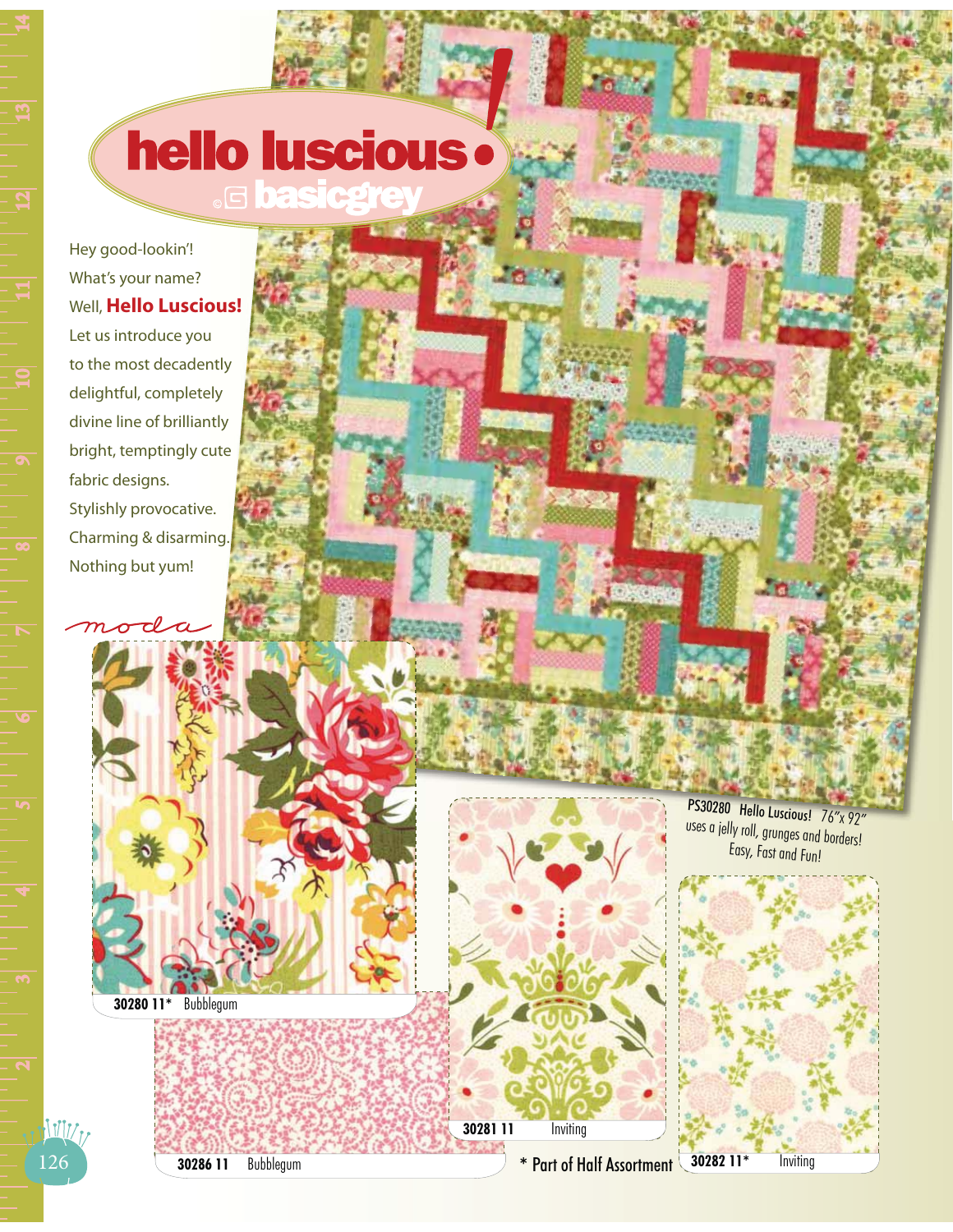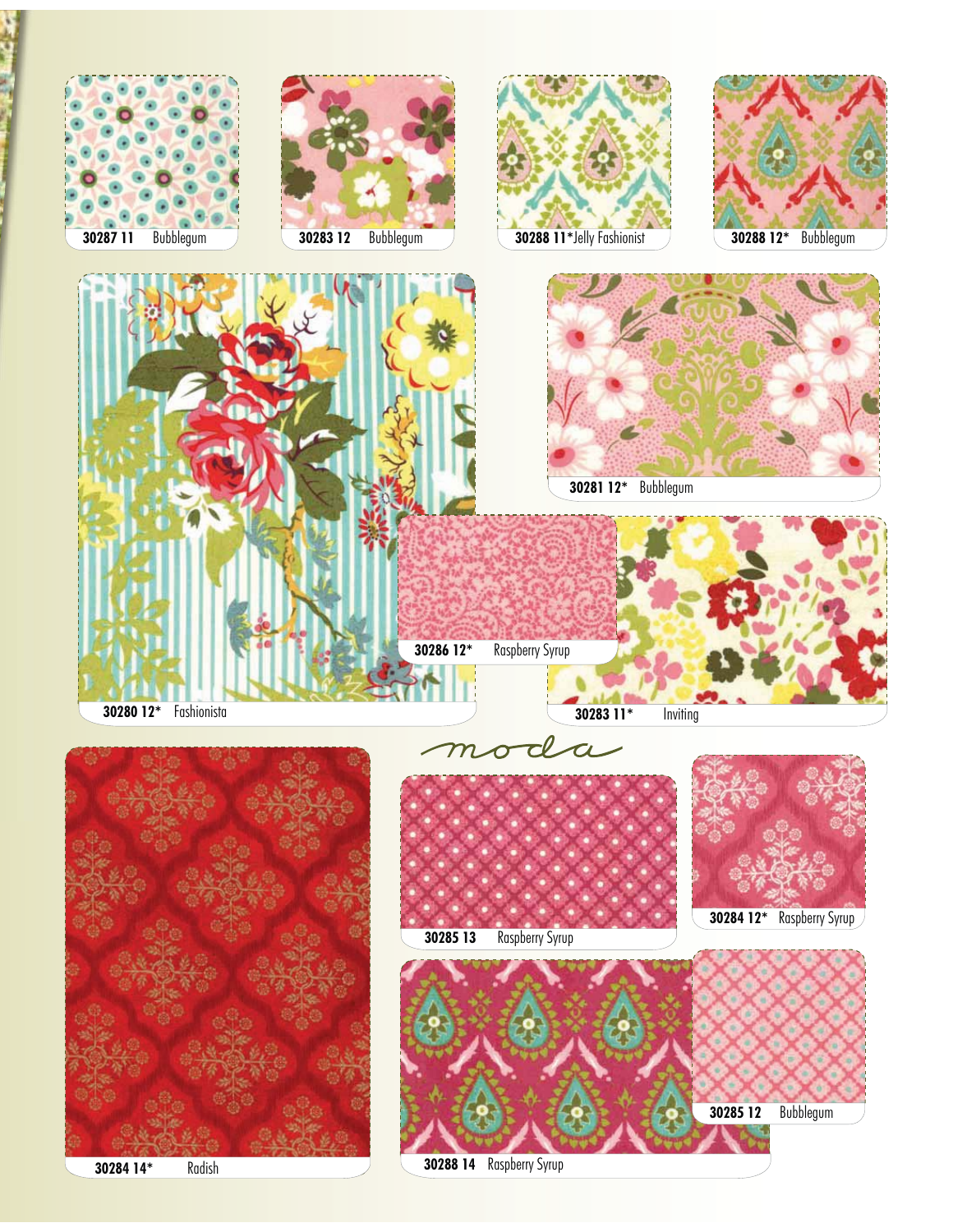

**30150 136** Bubblegum **30150 135\*** Inviting **30150 139** Radish **30150 140** Succulent **30150 141** Rosemary *grunge adds texture and sparkle to every quilt!*